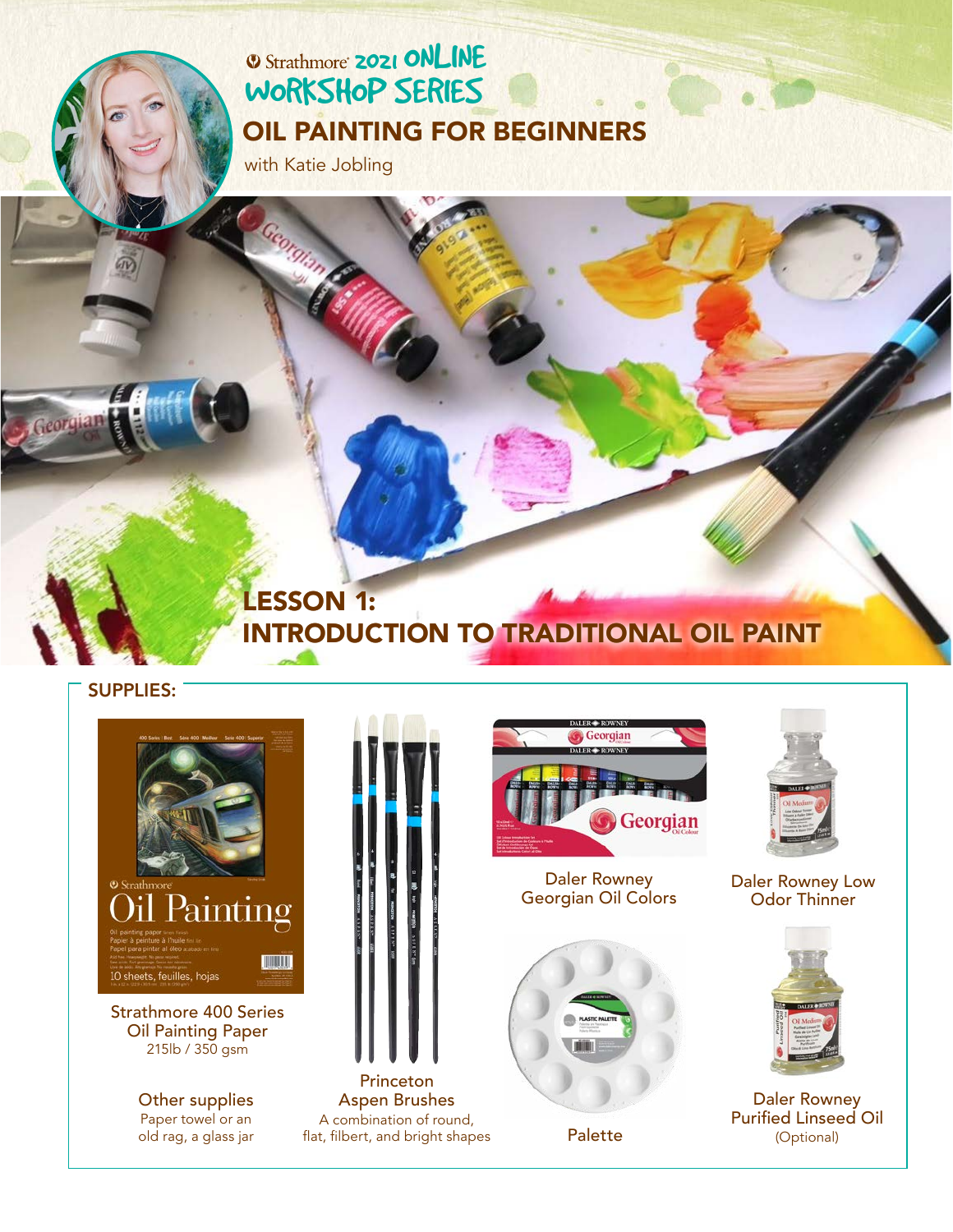## Oil Painting Techniques

In Lesson 1 we will cover the basics of traditional oil painting: different techniques, how to use a color wheel to mix colors, and some fun exercises to build your confidence.

This class is all about experimenting, gaining confidence with oils and having fun.

### 'Fat Over Lean'

The 'fat over lean' rule is one that you will understand the more you paint. It ensures the stability of your painting so that it doesn't crack over time.



Lean: The idea is that the first layers of your painting are 'lean' or 'thin'. This means there is less oil in them, and they will dry quickly. A lean layer can be achieved by adding solvent. (Think

**SAFETY:** Try to use oils/solvents in a well ventilated space and avoid using a bedroom where you will be sleeping. Solvent fumes can have a negative effect if breathed in. Also take care not to get oils/solvent on your skin as much as possible. Feel free to wear nitrile gloves if you feel more comfortable.

of it like adding ice cubes to a drink. They bulk it out, but essentially they dilute your mixture).

**Fat:** The latter layers of your painting should be 'fat'. This means there is more oil content in them, achieved either with the paint itself, or by adding a medium such as linseed oil. Having more oil in your mixture will slow the drying time. Unless you have a fast-drying medium that is the exception.

If you ensure your lower layers dry first, there will be no movement underneath once your top layers are drying, which prevents cracking.

It's also worth noting that technically speaking, oil paint doesn't 'dry', but oxidizes. For the purpose of this class, we will be using the term drying, as it is easier to understand.



Oil paints are incredible for blending. It is one of their best features. You can blend with a clean brush, I usually like to blend with one color into another. You can use a mixture of diagonal

and horizontal brush strokes to create a soft blend. You can also use a palette knife to create a seamless blend with lots of texture.

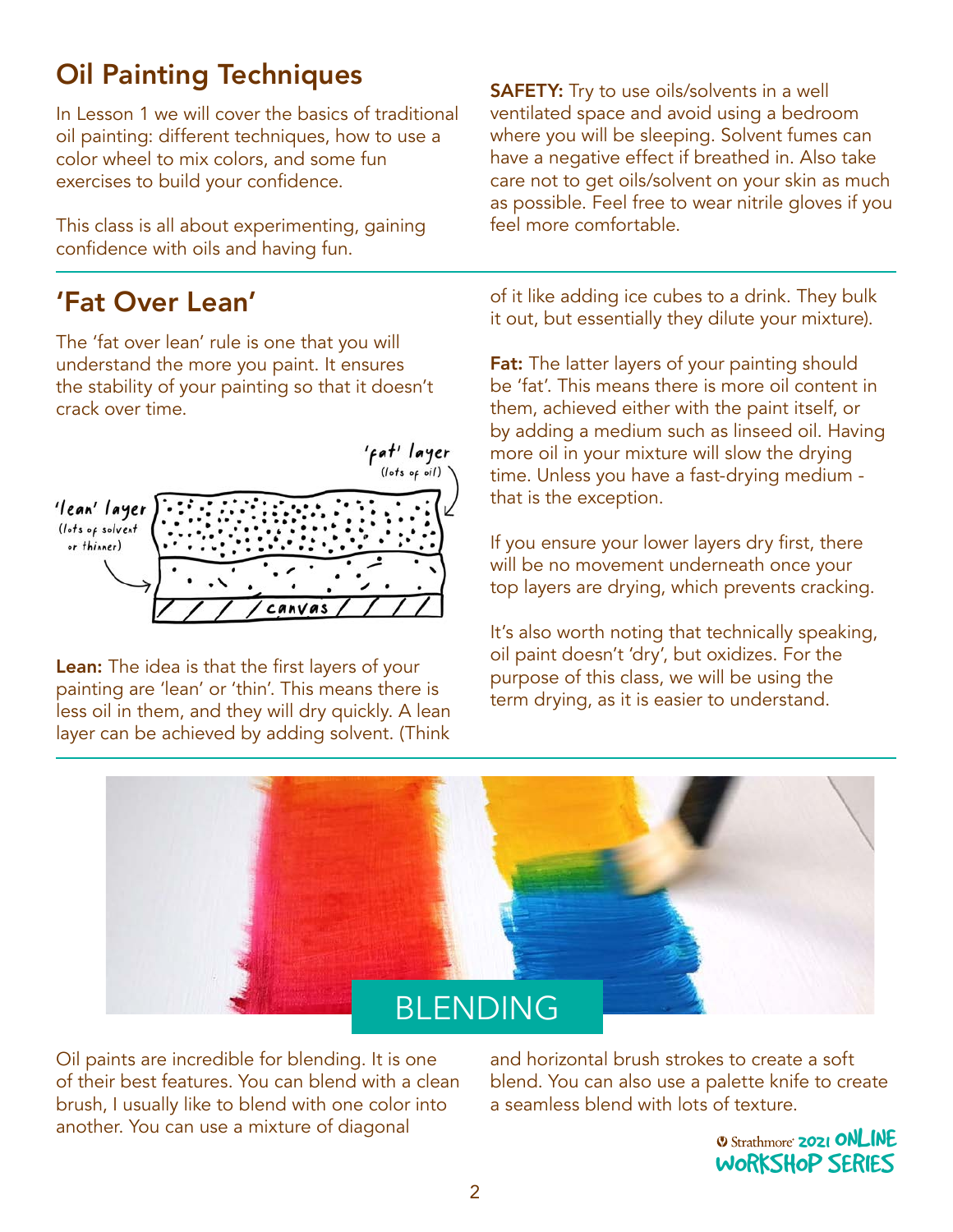

Impasto is an oil painting technique where the paint is applied thick, creating lots of texture. It can be achieved by using a palette knife or thick oil paint with a stiff brush.

Remember: Some pigments are stronger than others. Mix colors in small amounts first then when you've mixed your desired color, add more paint.



The most common brush shapes are: round, flat, filbert, and bright. Experiment with brushes and brush strokes to see what feels easiest for you.

Remember: Use a big brush for a large area and a small brush for details.

> **2021 ONLINE** [WORKSHOP SERIES](https://www.strathmoreartiststudio.com/)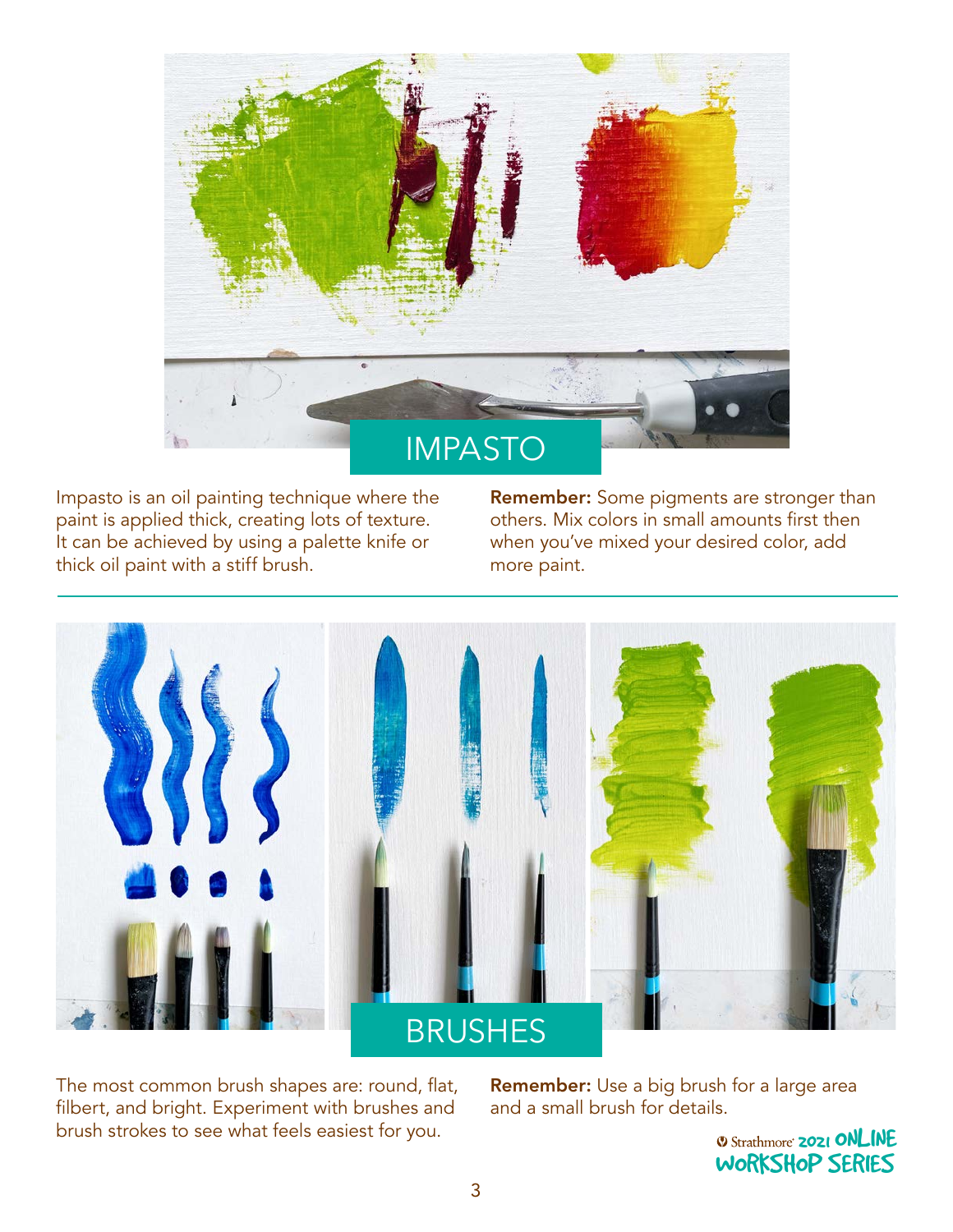

# **COLOR**

Learning about color is vital to painting successfully. Making your own color wheel is the first step to learning about color. Let's make one together!

#### STEP 1:

Use something circular (like a bowl) to create a circle.



#### STEP 2:

Paint the three primary colors. Cadmium Yellow, Cadmium Red and Ultramarine Blue are the colors closest to the spectrum hues but feel free to use whichever yellow, red and blue you have access to.



#### STEP 3:

the secondary colors. Or if you<br>have these paint colors, fool free. have these paint colors, feel free<br>to use them Paint in the secondary colors, orange, violet, and green. If you only have primary colors, you can mix these together to create to use them.

> *Q Strathmore* **2021 ONLINE** [WORKSHOP SERIES](https://www.strathmoreartiststudio.com/)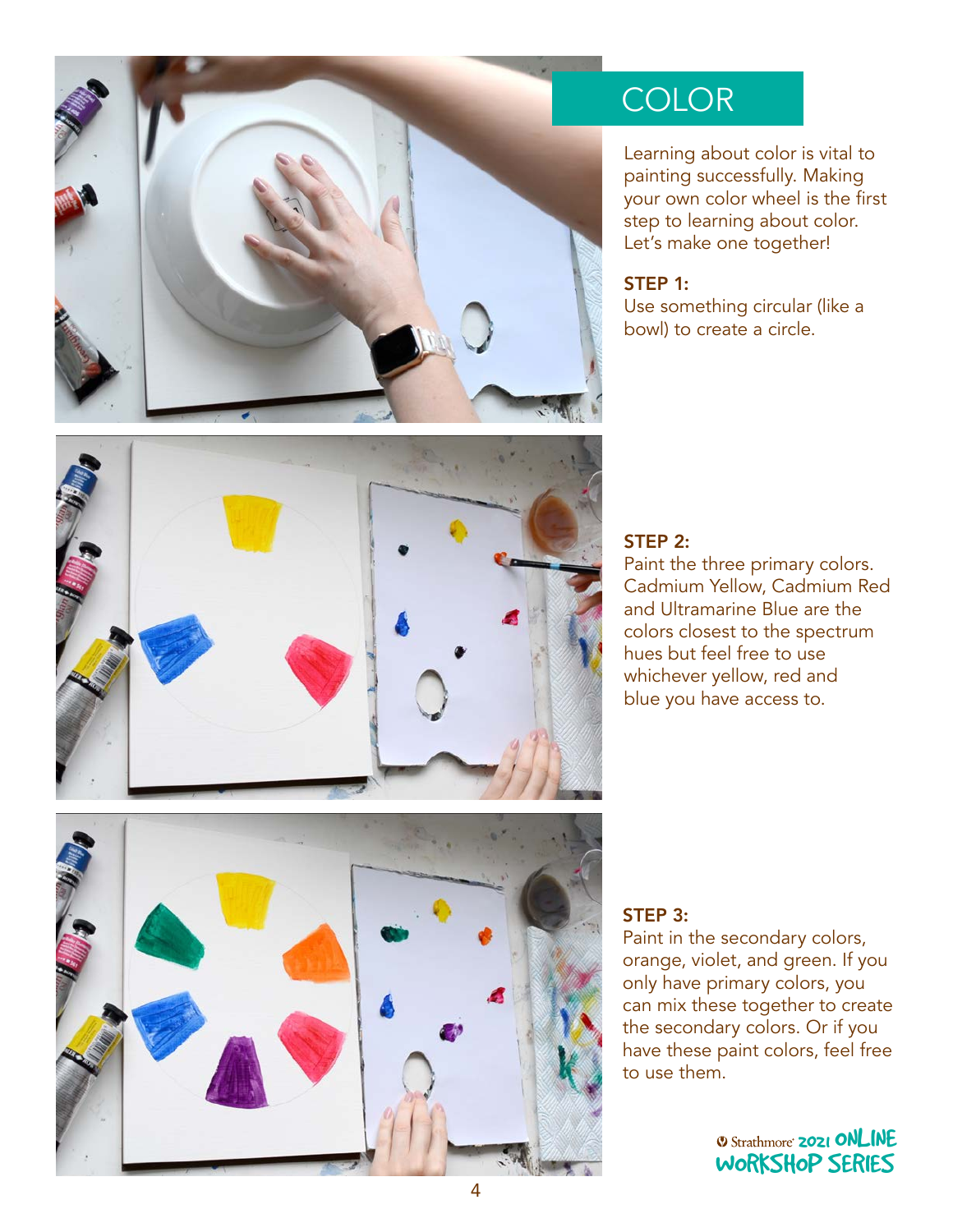

#### STEP 4:

Last, mix the tertiary colors by mixing the colors either side of the segment.



#### STEP 5:

Now that you have your color wheel it can help you to mix colors in future paintings. It will also be a guide to 'dulling' the intensity of colors. If you mix a color with it's complement (opposite) color, it will dial down the intensity. If you mix orange and blue together it will result in a 'greyed' out color. The same goes for red and green as well as yellow and purple. Practice mixing these colors and experimenting in your oil sketchpad.